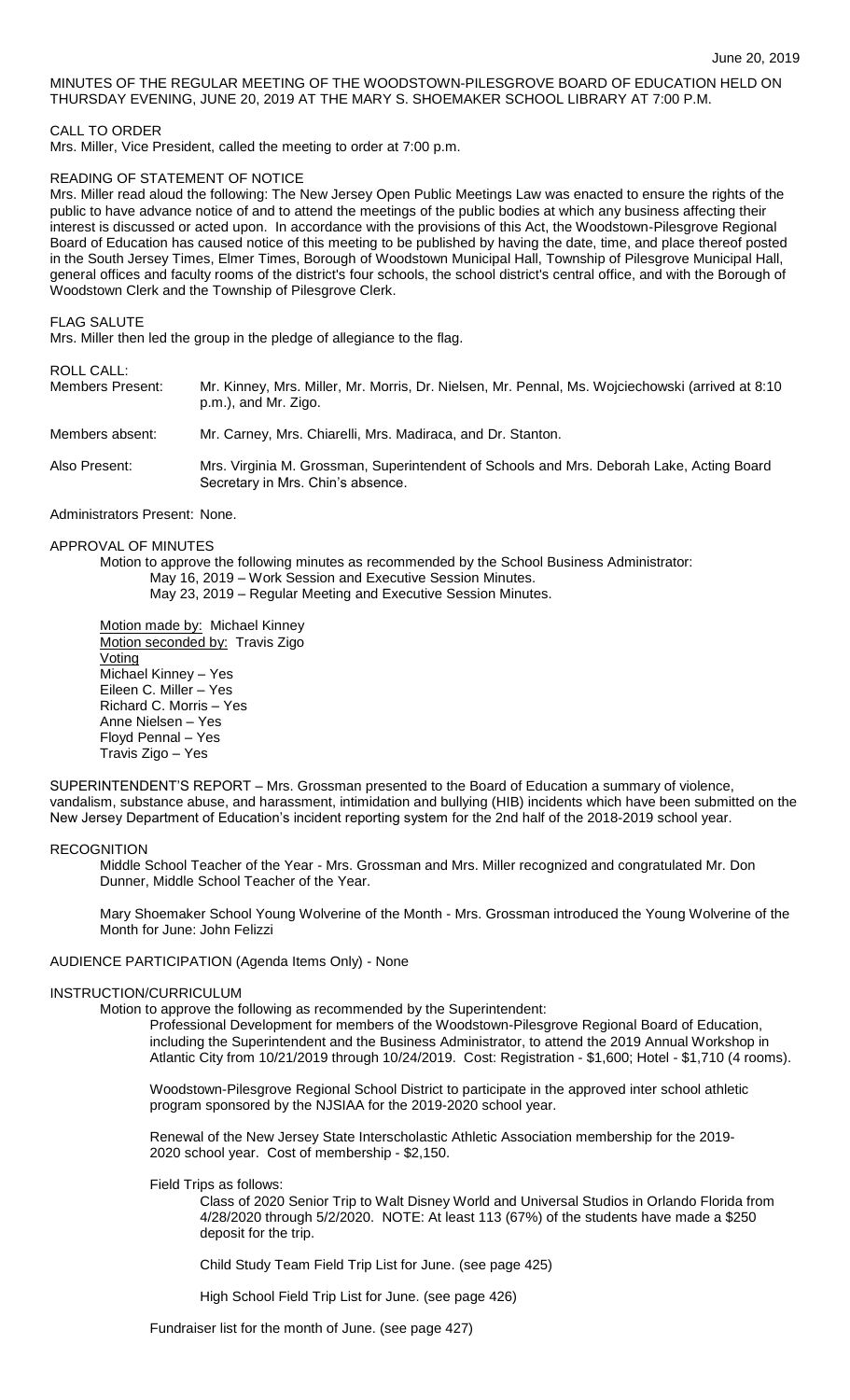| Students for homebound instruction: |                     |
|-------------------------------------|---------------------|
| Student ID                          | Approximate Date(s) |
| 818686269                           | $5/1 - 6/19$        |

HIB Report - Harassment, Intimidation and Bullying report dated 5/11/2019 through 6/14/2019 and to provide notification letters as required to the parents/guardians advising that this information has been provided to the Board of Education.

Motion made by: Anne Nielsen Motion seconded by: Floyd Pennal Voting Michael Kinney – Yes Eileen C. Miller – Yes Richard C. Morris – Yes Anne Nielsen – Yes Floyd Pennal – Yes Amy Wojciechowski – Yes Travis Zigo – Yes

Motion to approve the following as recommended by the Superintendent (voting not applicable to sending district representatives):

Field Experience Practicum Placement:

| Student         | College Staff |                                                                        | Location | From | Hours |
|-----------------|---------------|------------------------------------------------------------------------|----------|------|-------|
| Vayda Elcheck   |               | Rowan Christine Nowmos Shoemaker 9/2019 - 11/2019 20                   |          |      |       |
|                 |               | Lisa Harkisheimer Rowan Christine Nowmos Shoemaker 9/2019 - 11/2019 20 |          |      |       |
| Kelly Henderson |               | Rowan Christine Nowmos Shoemaker 9/2019 - 11/2019 20                   |          |      |       |

Motion made by: Anne Nielsen Motion seconded by: Amy Wojciechowski **Voting** Eileen C. Miller – Yes Anne Nielsen – Yes Floyd Pennal – Yes Amy Wojciechowski – Yes Travis Zigo – Yes

## ADMINISTRATION/PERSONNEL

Motion to approve the following as recommended by the Superintendent: Leave of absence for Michelle Spaventa from approximately 10/23/2019 through 1/3/2020.

Revised Master Teacher job description including name change to Teacher on Special Assignment.

New Staff

Anticipated hiring of 3 full time custodians. – The Board reviewed and a recommendation will be presented at the July Board meeting.

Certify that two (2) 18/19 Merit Goals for Rose Wang Chin, SBA/BA have been satisfied, comprised of one (1) quantitative merit criterion and one (1) qualitative merit criterion and to approve the submission of this resolution to the Salem County Executive County Superintendent.

Approval of the 2019-2020 contract for Rose Wang Chin, Business Administrator. Salary - \$120,000. NOTE: This has been approved by the Executive County Superintendent as required.

Approval of the following as Paraprofessionals for the 2019-2020 school year:

| <b>Kathy Parks</b> | Kare        |
|--------------------|-------------|
| Marianne Wurmbach  | <b>Kris</b> |
| Caroline Little    | Eilee       |
| Angela Hughes      | Mar         |

en Malos **Holly Booth** Toni Dorrell Dudzinski Christina Jones Donna Swilinski<br>
en Piccone Bertha Hyman Reggie Teemer Caroline Little Eileen Piccone Bertha Hyman Reggie Teemer y McCracken Marcy Turner

Extra Duty Appointments as follows: (see page 428 through 430) SLA 2019 Summer Program funded through McKinney-Vento. CST Extra Duty Staff. - includes summer hours and ESY High School Extra Duty Staff Summer hours.

2019-2020 Substitute List. (see page 431)

High School Athletics Volunteer List for the month of June. (see page 432)

Motion made by: Travis Zigo Motion seconded by: Amy Wojciechowski Voting Michael Kinney – Yes Eileen C. Miller – Yes Richard C. Morris – Yes Anne Nielsen – Yes Floyd Pennal – Yes Amy Wojciechowski – Yes Travis Zigo – Yes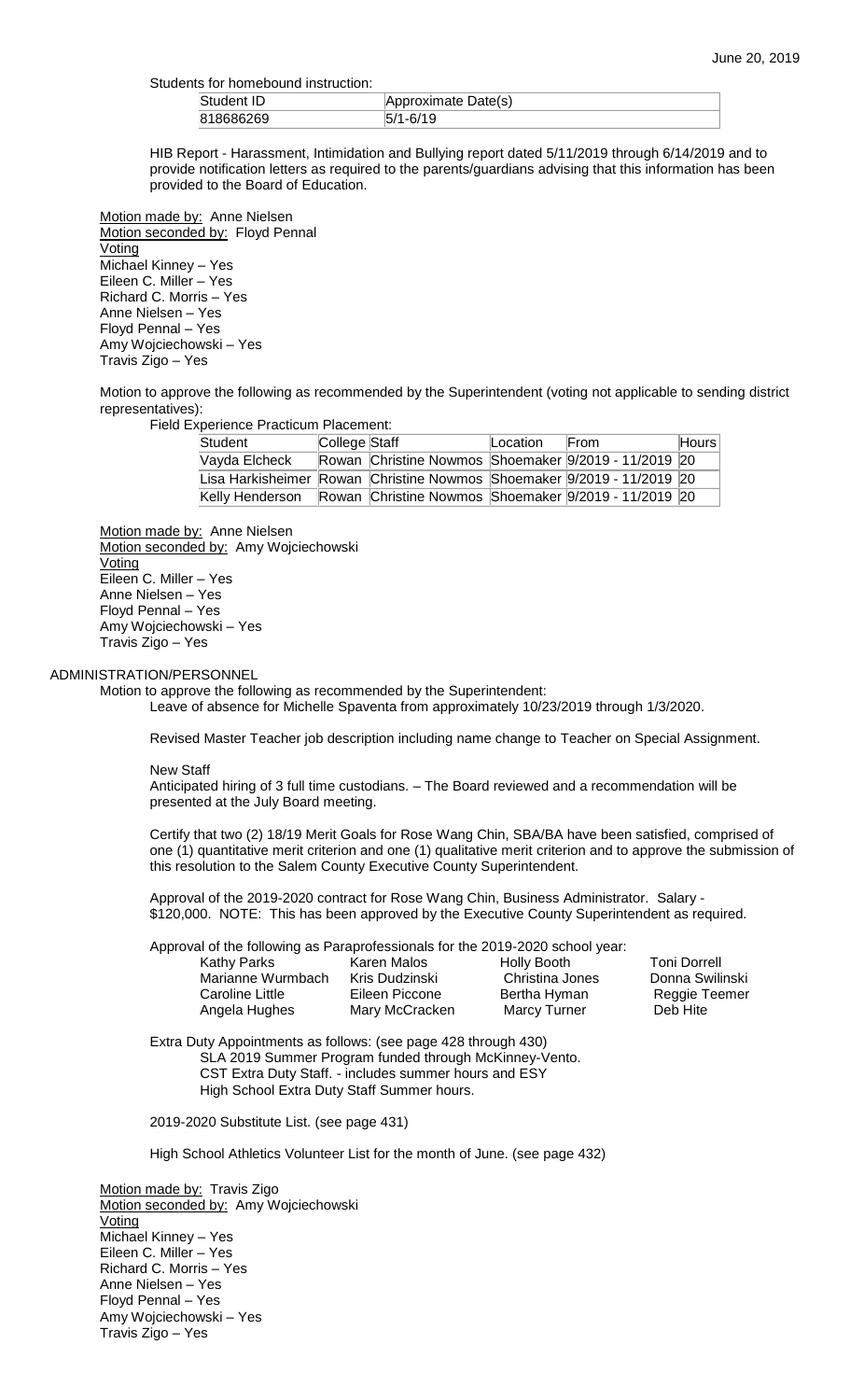Motion to approve the following as recommended by the Superintendent (voting not applicable to sending district representatives):

Extra Duty Appointments for June as follows: (see page 433 through 435) Mary Shoemaker Middle School William Roper School

Volunteers for William Roper Volunteer List – June (see page 436)

Motion made by: Travis Zigo Motion seconded by: Amy Wojciechowski Voting Eileen C. Miller – Yes Anne Nielsen – Yes Floyd Pennal – Yes Amy Wojciechowski – Yes Travis Zigo – Yes

# OPERATIONS/FINANCE

Motion to approve the following financial reports as recommended by the School Business Administrator: (see Board Minutes Financial Back-up Binder for details).

\_\_\_\_\_\_\_\_\_\_\_\_\_\_\_\_\_\_\_\_\_\_\_\_\_\_\_\_\_ \_\_\_\_\_\_\_\_\_\_\_\_\_\_\_\_\_\_\_\_\_\_\_\_

Pursuant to N.J.A.C. 6A:23A-16.10 (c)3, I certify that as of April 30, 2019, no budgetary line item account has obligations and payments (contractual orders) which in total exceed the amount appropriated by the Woodstown-Pilesgrove Regional Board of Education pursuant to N.J.S.A. 18A:22-8.1 and N.J.S.A. 18A:22-8.2 and no budgetary line item account has been over-expended in violation of N.J.A.C. 6:23- 16.10 (a)1.

Board Secretary **Date** 

The April 30, 2019, preliminary final Report of the Treasurer of School Funds for the 2018-2019 school year is in agreement with the April 30, 2019, preliminary Report of the Board Secretary, pending audit.

Pursuant to N.J.A.C. 6A:23A-16.10(c)4, that the Woodstown-Pilesgrove Regional Board of Education certifies that as of April 30, 2019, and after review of the Secretary's Monthly Financial Report and the Treasurer's Monthly Financial Report and upon consultation with the appropriate district officials, to the best of the Board's knowledge, no major account or fund has been over-expended in violation of N.J.A.C. 6A:23A-16.10(a)1 and that sufficient funds are available to meet the district's financial obligations for the remainder of the fiscal year.

EFT's for May 2019, additional hand check payments for May 2019, and payment list for the month of June 2019.

Transfer of funds as previously approved by the Superintendent pursuant to 18A:22-8.1 for the month of April 2019.

Additional financial reports as follows:

Student Activities and Athletics for the month of May 2019. Scholarships for the month of May 2019. Odyssey of the Mind for the month of May 2019. Cafeteria Report for the month of May 2019. Woodstown Community School for the month of May 2019.

Motion made by: Floyd Pennal Motion seconded by: Michael Kinney Voting Michael Kinney – Yes Eileen C. Miller – Yes Richard C. Morris – Yes Anne Nielsen – Yes Floyd Pennal – Yes Amy Wojciechowski – Yes Travis Zigo – Yes

Motion to approve the following as recommended by the School Business Administrator:

Authorize the School Business Administrator to pay any and all bills up through June 30, 2019 that would affect the credit worthiness of the school district. This bill list will be submitted at the next Regular Board Meeting scheduled for July 25, 2019.

Contract with Pineland Learning Center for the attendance of student NJSmart #3025993161 beginning July 8, 2019 for Extended School Year and for the 2019-2020 school year, for a total of 210 days, and a total cost of \$63,420.00.

Resolution to authorize the School Business Administrator to transfer Capital Reserve as follows: WHEREAS, N.J.S.A. 6A:23A-14.4 et seq permit a Board of Education to establish and/or deposit into certain reserve accounts at year end, and WHEREAS, the aforementioned statutes authorize procedures, under the authority of the

Commissioner of Education, which permit a board of education to transfer anticipated excess current revenue or unexpended appropriations into reserve accounts during the month of June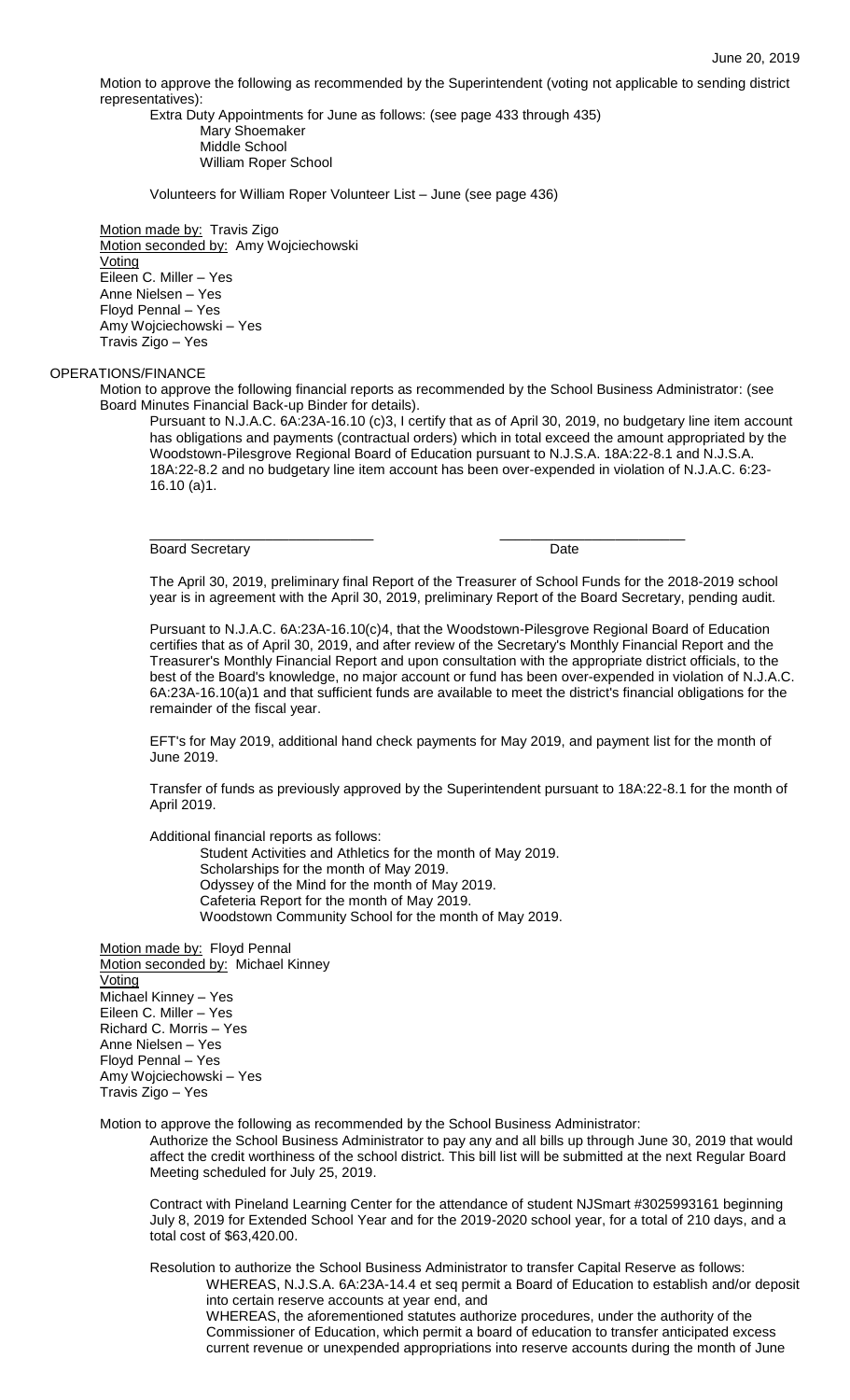by board resolution, and

WHEREAS, the Woodstown-Pilesgrove Regional School District Board of Education wishes to deposit anticipated current year surplus into a Capital Reserve account at year end, and WHEREAS, the Woodstown-Pilesgrove Regional School District Board of Education has determined that up to \$500,000 is available for such purpose of transfer;

NOW THEREFORE BE IT RESOLVED the Woodstown-Pilesgrove Regional School District Board of Education hereby authorizes the district's School Business Administrator to make this transfer consistent with all applicable laws and regulations.

Resolution to authorize the School Business Administrator to transfer Maintenance Reserve as follows: WHEREAS, N.J.S.A. 6A:23A-14.4 et seq permit a Board of Education to establish and/or deposit into certain reserve accounts at year end, and

WHEREAS, the aforementioned statutes authorize procedures, under the authority of the Commissioner of Education, which permit a board of education to transfer anticipated excess current revenue or unexpended appropriations into reserve accounts during the month of June by board resolution, and

WHEREAS, the Woodstown-Pilesgrove Regional School District Board of Education wishes to deposit anticipated current year surplus into a Maintenance Reserve account at year end, and WHEREAS, the Woodstown-Pilesgrove Regional School District Board of Education has determined that up to \$500,000 is available for such purpose of transfer;

NOW THEREFORE BE IT RESOLVED, the Woodstown-Pilesgrove Regional School District Board of Education hereby authorizes the district's School Business Administrator to make this transfer consistent with all applicable laws and regulations.

Resolution to authorize the School Business Administrator to transfer Tuition Reserve as follows:

WHEREAS, N.J.S.A. 6A:23A-14.4 permits a Board of Education, at any time, to establish a Tuition reserve account by board resolution; and,

WHEREAS, the account shall be established and held in accordance with GAAP and shall be subject to annual audit; and

WHEREAS, the funds in the Tuition reserve account shall be for up to 10 percent of the estimated tuition cost in the contract year for an anticipated tuition adjustment in the second year following the contract; and

NOW THEREFORE BE IT RESOLVED, the Woodstown-Pilesgrove Regional School District Board of Education hereby authorizes the district's School Business Administrator to establish said account consistent with all applicable laws and regulations in the amount of \$386,000.

Renewal of summer transportation contracts with Gloucester County Special Services School District as follows: (Note: These routes may contain students from other districts and therefore the cost per diem will be pro-rated accordingly by Gloucester County Special Services School District):

SS454A for Summer STAND program, beginning July 1, 2019 through August 1, 2019, Monday through Thursday (exception of July 4<sup>th</sup>) 8:30 a.m. to 11:30 a.m. for a total of 19 days at \$197.71 per day, plus a 7% administrative fee. Cost will be paid through the McKinney-Vento Supplemental Grant.

SS454B for Mary S. Shoemaker School Extended School Year program beginning July 1, 2019 through August 1, 2019, Monday through Thursday (exception of July 4<sup>th</sup>) 8:30 a.m. to 11:30 a.m. for a total of 19 days at \$197.71 per day, plus a 7% administrative fee. Cost will be paid through the McKinney-Vento supplemental Grant.

SS412 for students NJSmart #1709115870, #5508166782, #2597878993, #2106346771, #8692232997 & #8771327877 at a total route cost of \$429.01 per diem, plus a 7% administrative fee.

Contract with Gloucester County Special Services School District for bidded transportation route Y1480 for student NJSmart #6216115392 beginning June 3, 2019 to the end of the 2018-2019 school year at \$555.00 per diem, plus a 7% administrative fee. This route replaces Route #Y1476 which was previously approved at the May Board meeting.

Accept a donation of 12 fishing rods to the Woodstown Fishing Club from Michael Iaconelli valued at \$1,200.00.

Reject all bids for the advertised RFP for Electrical Troubleshooting Repair & Installation Services. (#WPRSD-ES-2019-20-001). (Note: Services will be obtained through the ESCNJ Co-op Bid #ESCNJ 18- 19-77 at a lower cost. (see page 437 through 438)

Dispose of listed obsolete technology equipment. Recycling will be provided by Technology Exchange Inc., of Newtown PA. (see page 439 through 443)

Contract with Edmentum for the purchase of EdOptions Academy software in the amount of \$35,000. This purchase qualifies for Proprietary Purchases ("Computer Software - Proprietary - Educational/Academic - Supplements Textbooks") (N.J.S.A. 18A:18A-5(a) (5)). Edmentum EdOptions Academy is a set of on-line Advanced Placement (AP) courses. The requesting administrator has certified that:

There is compelling reason and value to the public and the school district in the following ways: the coursework will afford students the opportunity to take additional AP courses; this software will support students taking and passing the AP exams, based on historical evidence of success; the software is affordable for our District; Woodstown High School students have familiarity with the product due to past utilization.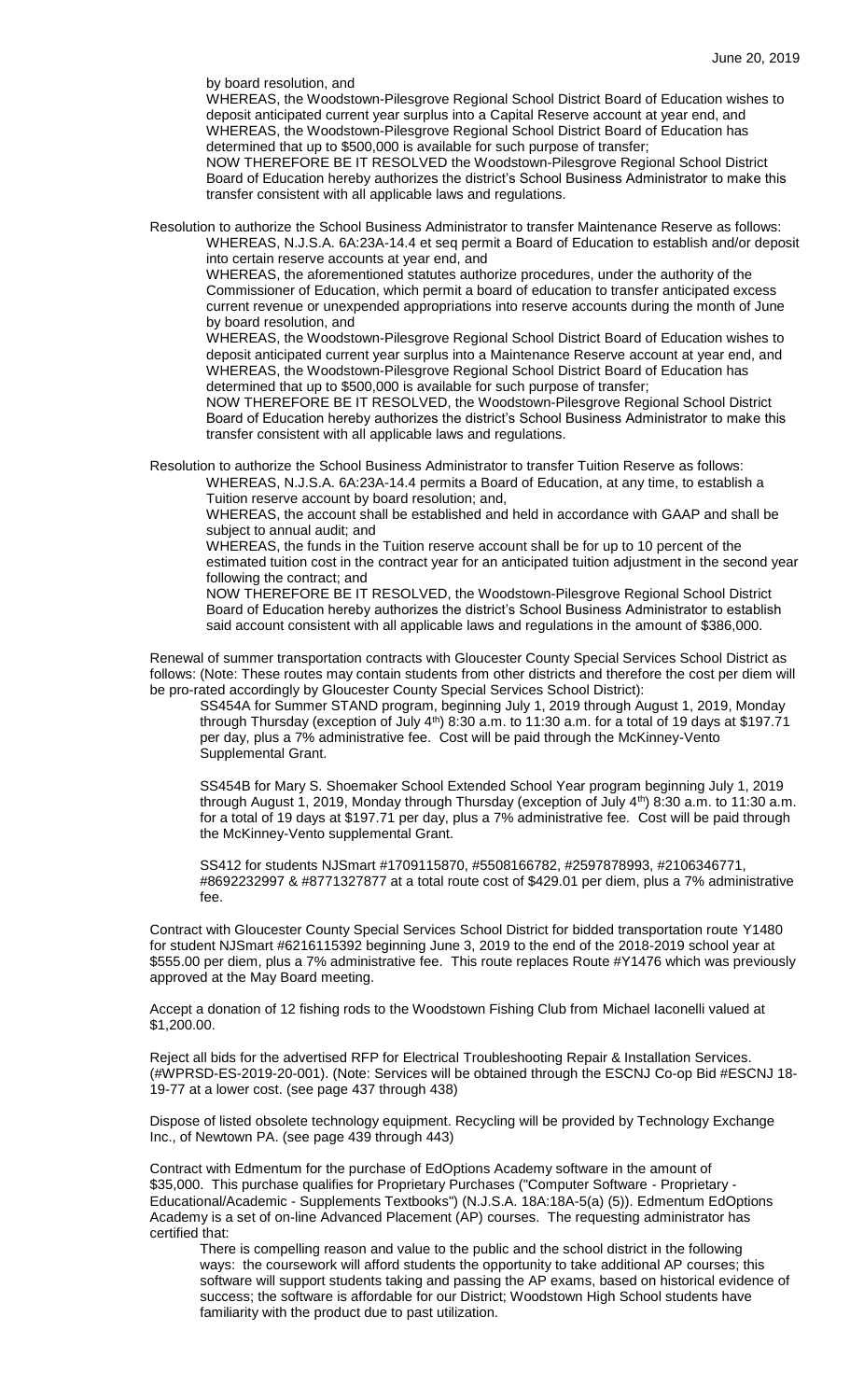The computer software is on-line AP courses that supplement current AP offerings by broadening the scope of the AP courses and standards-based instruction. The computer software will be used as a supplement to textbooks or reference material (N.J.S.A. 18A:18A-2(r)). The requesting administrator has obtained a proprietary letter from the vendor certifying that the computer software is proprietary (N.J.S.A. 18A:18A-5(a) (5))

Child Study Team contracted service providers for the 2019-2020 school year as recommended by Mrs. Martinez, CST Director. (Note: The Therapy Services RFP opening scheduled for June 11, 2019 yielded several new vendors. (see page 444)

Authorize submission of the ESEA application for Fiscal Year 2020, and accept the grant award of these funds upon the subsequent approval of the FY 2020 ESEA application.

Contract with Joe Biluck from GraMin Consulting Services, LLC as our district's facility consultant, effective July 1, 2019 through June 30, 2020 at a per diem of \$350.00 up to 4 days per week. This cost will be charged to the referendum line 30-000-400-390-01-R2 and the general fund 11-000-262-330-06- DIS.

E2E Exchange Services Agreement for the period beginning July 1, 2019 through June 30, 2020 in the amount of \$2,950.00 for Category One and \$1,250.00 for Category Two (3% of Category Two funding with a minimum of \$1,250.00)

Motion made by: Floyd Pennal Motion seconded by: Michael Kinney Voting Michael Kinney – Yes Eileen C. Miller – Yes Richard C. Morris – Yes Anne Nielsen – Yes Floyd Pennal – No to GraMin Consulting Services only. Amy Wojciechowski – Yes Travis Zigo – Yes

Motion to approve the following as recommended by the School Business Administrator (voting not applicable to sending district representatives):

Applications for Dual Use of Education Space at the Mary Shoemaker School for rooms 108,111 and 129 for the 2019-2020 school year.

Accept a donation to the William Roper Memorial Fund from Ms. Carol Roper Schlegel in the amount of \$300.00.

Request from an administrative team member to allow her child (NJSmart #1700907196) to attend the Woodstown-Pilesgrove Regional School District for the 2019-2020 school year in accordance with Board Policy #5111, and the Woodstown-Pilesgrove Administrators Association Agreement (WPAA) at an administrative fee of \$6,479.00.

Contract with Pineland Learning Center for the attendance of student NJSmart #5528401090 beginning July 8, 2019 for Extended School Year and for the 2019-2020 school year, for a total of 210 days, at \$63,420.00 plus a 1:1 aide in the amount of \$40,950.00 for a total cost of \$104,370.00.

Request to apply for the following grants to enhance the Mary Shoemaker School playground: W.K. Kellogg Foundation

Kaboom Good Sports PNC Albertsons

Motion made by: Floyd Pennal Motion seconded by: Amy Wojciechowski Voting Eileen C. Miller – Yes Anne Nielsen – Yes Floyd Pennal – Yes Amy Wojciechowski – Yes Travis Zigo – Yes

POLICY - None

## OLD BUSINESS – None

NEW BUSINESS – Mr. Kinney stated that Senator Sweeney has an initiative to merge school district's and Salem County is at the top of that list. Mr. Kinney handed out a salary guide, comparing Woodstown and Upper Pittsgrove and shared his concern over the salary gap. He stated that Upper Pittsgrove is in the process of creating a Non-Binding Resolution and will share once complete. Mrs. Grossman stated that she is not in favor of Senator Sweeney's initiative.

#### REPORTS

School Business Administrator – Mrs. Grossman reported on the following in Mrs. Chin's absence: Cafeteria profit for the month of May \$8,600. Year-to-date profit is \$39,000 Initiatives for next year include added time for breakfast and adjusted snack time.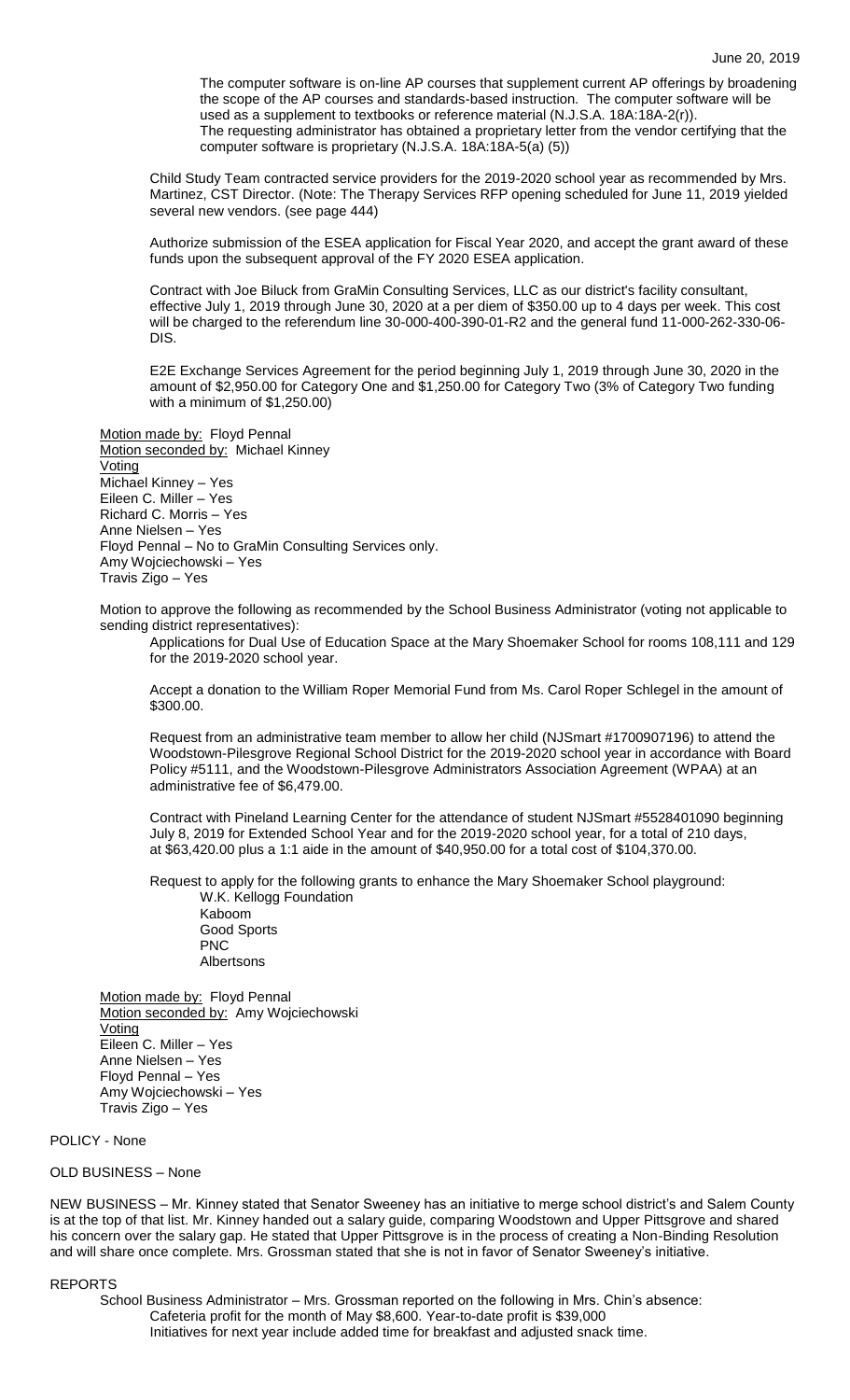### Administrators monthly reports for June 2019.

Building Reports for the month as follows: Suspension for April and May Enrollments for May Fire/Security Drill for May

### BOARD REPORTS

President -- Mrs. Miller reported on the following:

- 8<sup>th</sup> Grade promotion ceremony and Senior graduation ceremony were wonderful events. The Class of 2019 gift was a set of 4 steel picnic tables.
- Board Self Evaluation. Mrs. Miller will be sharing a link this summer for Board members to participate.

## Sending Districts

Upper Pittsgrove Township -- Mr. Michael Kinney stated that they have cut one teacher position and are sharing a speech teacher with Alloway.

Alloway Township -- Mr. Richard Morris stated that his Board is currently working on their Superintendent and evaluations. 8<sup>th</sup> grade graduation went well.

#### Liaison Reports

NJSBA Delegate Report – Mrs. Miller reported that she is no longer on the Board of Delegates.

SACC Report – Mrs. Madiraca was not in attendance.

AG Advisory Council Report – Dr. Stanton was not in attendance.

PTO Report – Mr. Zigo reported on the following:

- Update on fundraising.
- School kits order.
- Teacher appreciation week.
- Upcoming school fairs.
- Odyssey of the Mind donations.
- Summer reading challenge.
- Upcoming events and summer meeting dates.

W-P School Foundation Report – Mrs. Chiarelli was not in attendance.

CARE Report – Mr. Pennal had nothing to report.

Marlton Recreation League Report – Mr. Zigo had nothing to report.

Pilesgrove Township Report – In Dr. Nielsen stated that Pilesgrove Township does not support the consolidation of county school districts.

Woodstown Borough Report – Ms. Wojciechowski had nothing to report.

# AUDIENCE PARTICIPATION – Non-agenda Items. – None

## IMPORTANT DATES

- July 18, 2019 Work Session, 6:00 p.m., Board Office Conference Room
- July 25, 2019 Regular Board Meeting, 7:00 p.m., Mary Shoemaker School Library
	- August 15, 2019 Work Session, 6:00 p.m., Board Office Conference Room
- August 22, 2019 Regular Board Meeting, 7:00 p.m., Mary Shoemaker School Library

#### RECESS INTO EXECUTIVE SESSION I

The Open Public Meetings Act allows the Board to enter into executive session for confidential matters (N.J.S.A. 10:4- 12b). Matters discussed in executive session will remain confidential until such time as the need for confidentiality no longer exists.

Motion that the Board of Education enter into executive session, by resolution, to discuss personnel matters. It is expected that the executive session will last approximately 30 minutes. The Board will reconvene in open public session immediately following. Formal action may or may not be taken as a result of the executive session. (8:15 p.m.)

Motion made by: Amy Wojciechowski Motion seconded by: Michael Kinney Voting Michael Kinney – Yes Eileen C. Miller – Yes Richard C. Morris – Yes Anne Nielsen – Yes Floyd Pennal – Yes Amy Wojciechowski – Yes Travis Zigo – Yes